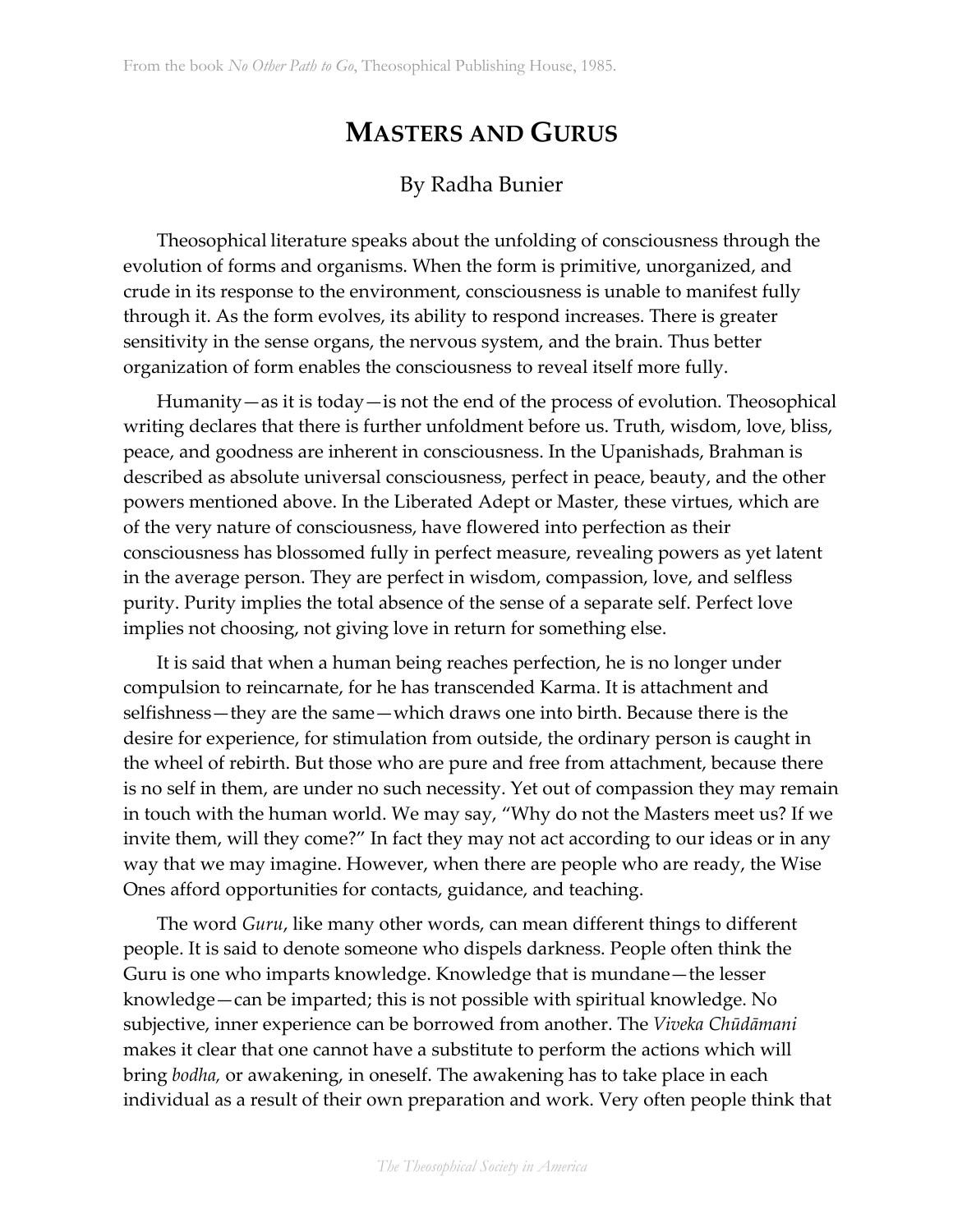they do not have to do anything, that they have only to attach themselves to a socalled Guru, touch his feet or sit in front of him and then he will take over the responsibility. This is a very convenient philosophy, for it allows people to go on with their worldly life of ambition, jealousy, money seeking, desire for power, and so on.

Because so many people find this way to their taste, there are others ready to play the complementary role. There are pretenders who call themselves Gurus, who will give a feeling of security to those who ask for it. "Turn your thoughts to me," says the self-styled Guru, "and you will be protected from all trouble. If you want to indulge in pleasure—it does not matter what kind—go ahead and enjoy yourself, but turn the beads of the rosary with my photograph on it and wear the uniform that I prescribe for you." The real Guru, on the other hand, is a true dispeller of the darkness in a person's mind and consciousness; he will not offer diversions or take away the sense of responsibility for one's own actions. One of the "Three Truths" of Theosophy is that

Each man is his own absolute lawgiver, the dispenser of glory or gloom to himself; the decreer of his life, his reward, his punishment.

It has been made clear by the sages what conditions must be fulfilled in order to receive their instruction, help, and guidance. In *The Mahatma Letters to A. P. Sinnett* we are told that only a person's evolving spirituality can draw him near to the Masters can "force" their attention—and that wisdom comes only to the those who apply themselves to the "daily conquest of the self." They must approach the Masters unconditionally, free from worldly and prudential considerations. But we do not want to go unconditionally. We want to keep our comforts, pleasures and ambitions and, at the same time, reach the world of the Holy Ones.

According to Theosophy, the Wise Ones never impose their will on a disciple. They do not tell him what he must believe, because believing has no meaning. They want the disciple's consciousness to *awaken* to the truth, which is something different. There are millions of people who believe that Jesus and the Buddha taught love, yet they themselves have no love. Indeed, belief creates rigidity and fanaticism and is productive of harm, not good. In *The Mahatma Letters*, it is pointed out that religion is too often used as a crutch; instead, we must learn to be self-reliant and free.

One of the greatest of Masters, the Lord Buddha, said, "Be a lamp unto yourself." He taught: do not make an authority out of tradition, the scriptures, other people, or me; find out for yourself what is the truth. The importance of enquiry (*vichāra*) is emphasized also in Vedanta.

In *At the Feet of the Master* it is said that one must listen carefully to what the Master says for "He does not speak twice." Lecturers on a platform may repeat their ideas, because they want to make their audience agree with them and think as they do. An advertisement is repeated again and again in order to condition the reader's mind.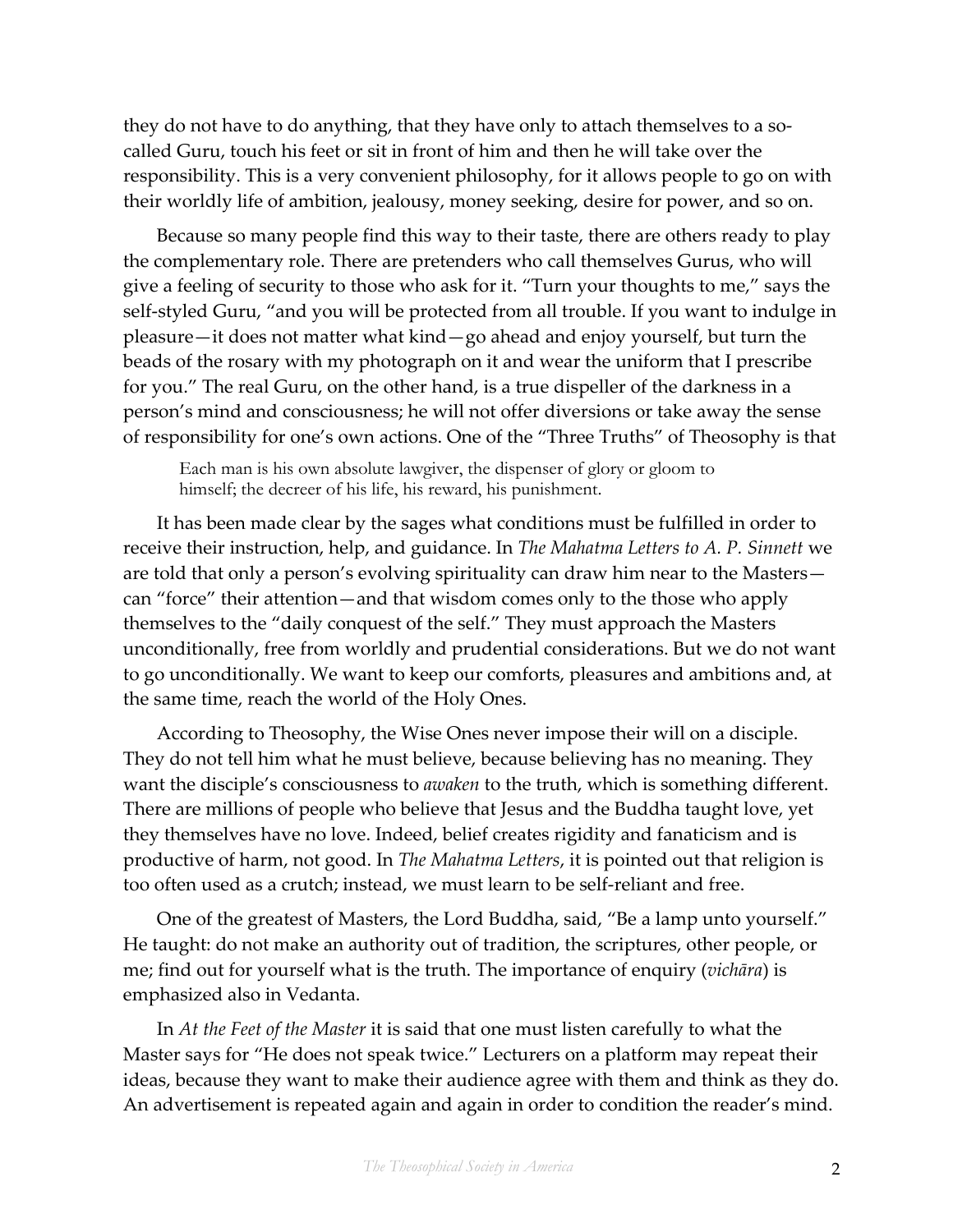But true Teachers do not try to impose their ideas; they do not want conformity or blind obedience. They give a hint or make a suggestion in order to help the person's intelligence to grow. If the student has learned to think for himself, if he has listened carefully, he finds out for himself what is the implication of a statement. If somebody else tells him what to think and believe, he does not touch the depths of the teaching.

The average Guru directs people what to do, what to think, what to wear. There are Gurus who like personal worship, who like their feet to be washed, who like being attended upon. There are some who claim to be greater even than the Buddha Himself. On the other hand, the letters of the Masters reflect the humility and the anonymity in which they prefer to remain. Real teachers indulge in no self-publicity or self-glorification because there is no self in them. So, there is a difference between those who are usually considered Gurus and the Masters as they are described in Theosophical literature. Personal worship, self-glorification, telling other people what to do, making them dependent, teaching them beliefs, imposing ideas on them, collecting money and becoming rich, having swimming-pools and private airplanes all this is accepted as part of present-day Guru-dom but it is entirely incompatible with being a true spiritual Teacher or Master.

Real teachers do not even consider themselves to be teachers. True teachers see no difference between others and themselves; they do not make a division between the taught and the teacher. A Guru cannot make another see what his eyes are not capable of seeking. No true Guru will pretend to do it or want to do it. But a Wise One can be helpful if the disciple is receptive. It has been said that when the gods want to punish man, they listen to his prayers. Most people's wants are foolish. A person may want a Guru to do something for him but it may not be to his spiritual benefit. Trouble comes to us, and we generally would like to be free from it, but everything that comes as a result of Karma brings a lesson with it. In looking back on her past, Annie Besant once said that while she would willingly let go of the pleasant things, she would not wish to forego any one of the difficulties, because she had learned so much from them. Spiritual teachers may not, therefore, give the sort of help that a person might wish for. Their way of helping might be from a completely different point of view.

J. Krishnamurti pointed to something important when he asked why we think that *only* the Guru can help? Everything in life can help—the people around us, the leaf that falls from the tree, the beauty that is everywhere—everything can help us if we are sensitive and receptive. Our receptivity must be equal to the Guru's desire to teach. Einstein's physics cannot be grasped by an individual who is totally ignorant of mathematics. Even the greatest of musicians cannot teach a person who is too lazy to learn. One who plumbs the depths of what a teacher says (which may not be conveyed verbally at all) must be receptive. And it is not possible to be insensitive to life in